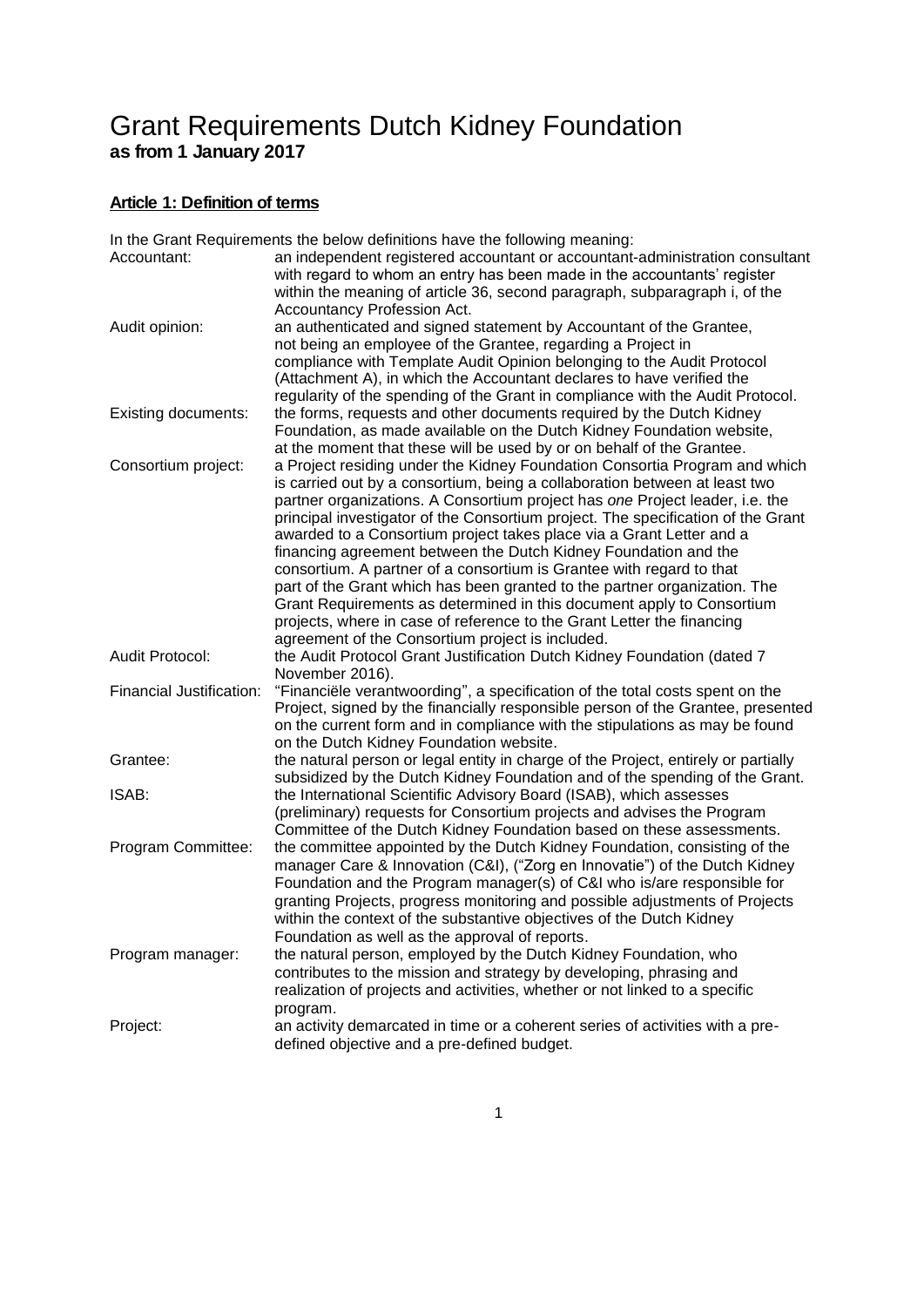| Project description: | the description of the project in the Project Proposal as submitted by the<br>Grantee, in the version that has been approved by the Dutch Kidney<br>Foundation by means of the Grant Letter including possible changes to this<br>Project Proposal as approved by the Dutch Kidney Foundation. |
|----------------------|------------------------------------------------------------------------------------------------------------------------------------------------------------------------------------------------------------------------------------------------------------------------------------------------|
| Project code:        | the code attributed to the Project by the Dutch Kidney Foundation.                                                                                                                                                                                                                             |
| Project leader:      | the natural person in charge of the execution of the Grantee's Project.<br>Grantee and Project leader may be the same person.                                                                                                                                                                  |
| Project employee:    | person who is entrusted, under the supervision of the Project leader, with the<br>actual execution of the Project.                                                                                                                                                                             |
| References:          | independent, external experts who, at the request of the Program Committee,<br>the SC or the ISAB assess grant requests / Project Proposals, progress- and<br>final reports and subsequently make recommendations.                                                                             |
| Starting date:       | date of the start of the activities in support of the Project, for which the Dutch<br>Kidney Foundation has awarded a Grant, as stated on the 'Notification form<br>start project', or any other date as agreed on with the Program manager.                                                   |
| Grant:               | Financial means, provided or to be provided by the Dutch Kidney Foundation,<br>for a Project, other than payments for goods or services rendered to the Dutch<br>Kidney Foundation.                                                                                                            |
| <b>Grant Letter:</b> | the written notification of the grant (and its scope) awarded by the Dutch<br>Kidney Foundation.                                                                                                                                                                                               |
| SC:                  | the Scientific Council (SC) ("Wetenschapsraad"), that advises the Program<br>Committee (PC) of the Dutch Kidney Foundation regarding the scientific<br>quality of grant requests and Project Proposals for research and on the<br>scientific importance of the Project Proposal in question.   |

# **Article 2: Applicability**

- 2.1. These Grant requirements are applicable to the Grants awarded on or after **1 January 2017.**
- 2.2. These Grant requirements apply unless explicitly agreed differently in writing by the Dutch Kidney Foundation and the Grantee. In the context of these Grant Requirements, the phrase 'in writing' also includes: notification by e-mail.
- 2.3. The applicability of general terms and conditions of the Grantee and/or third parties involved in the Project on behalf of Grantee, are hereby explicitly excluded.
- 2.4. If the Dutch Kidney Foundation acts as co-financer of a grant, i.e. in addition to one or more other financers, then it should have been defined in writing in advance whose Grant Requirements prevail for the current project. All additional agreements made between Grantee and the Dutch Kidney Foundation will be recorded in the Grant Letter.

# **Article 3: Start of the Project**

- 3.1. The Grantee should have started the Project within a period of eight months after the date of sending the Grant Letter. For an extension of that period the Grantee could submit a wellsubstantiated request no later than 30 days *before* the ending of that period.
- 3.2. As an exception to article 3.1. the Grantees of a Consortium Project should start such a project within a period of twelve months after the date of sending the Grant Letter. The Grantees could jointly submit a well-substantiated request for extension of that period no later than 30 days *before* the ending of that period.
- 3.3. If a Grantee does not comply with the article 3.1. or 3.2. then the Grant, as awarded in the Grant Letter, will automatically be nullified and Grantee will no longer be entitled to payment of the Grant by the Dutch Kidney Foundation.
- 3.4. The Grantee in obliged to report the start of a Project, not being a Consortium project, to the Dutch Kidney Foundation before the actual start of the Project using the ''Notification form start project' received as an attachment to the de Grant Letter.
- 3.5. In case of a Consortium project the Dutch Kidney Foundation together with the joint Grantees agree on a Starting date. The Grantees should report the hiring of personnel,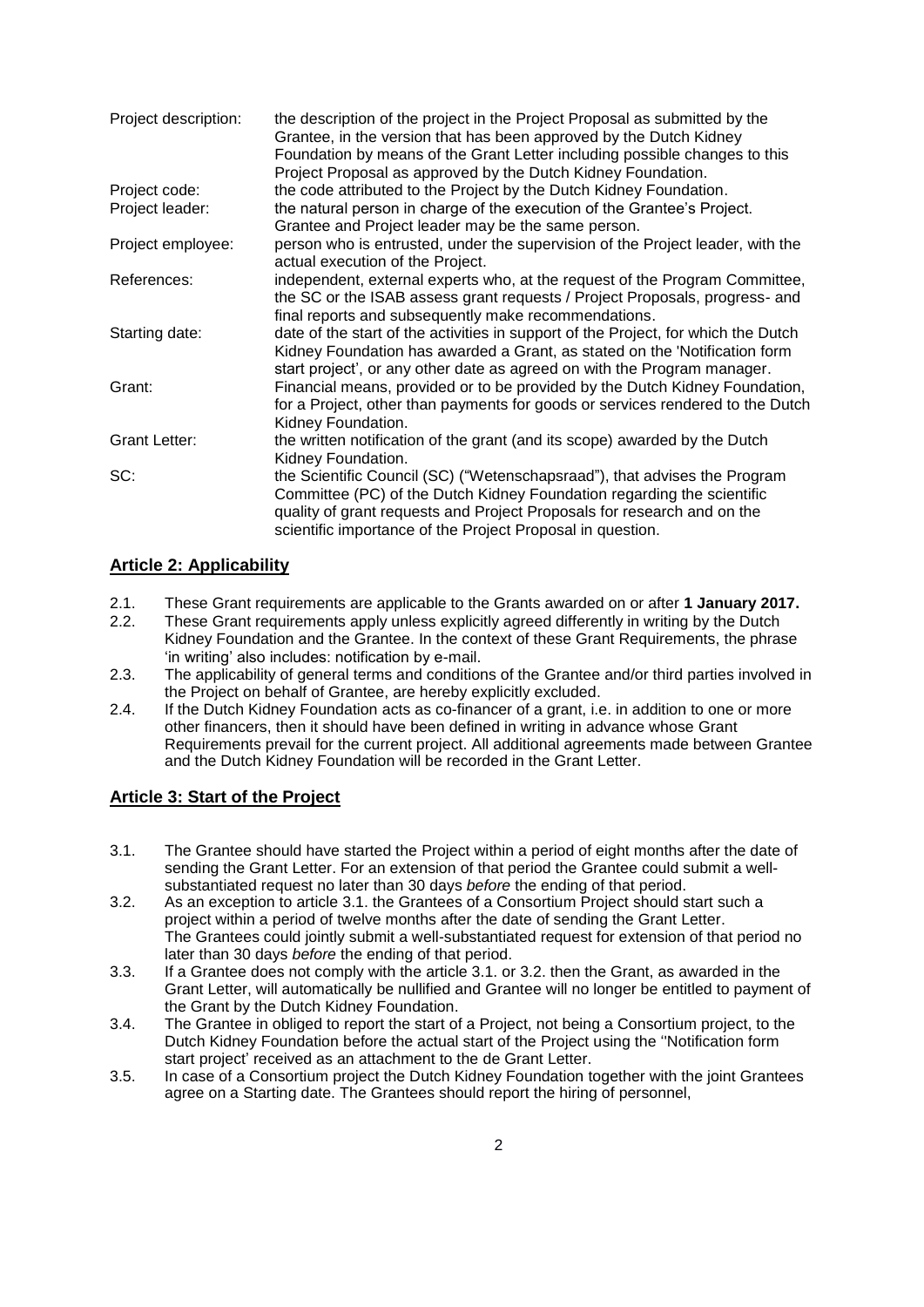which will be paid from the Grant for a Consortium project, before the actual employment to the Dutch Kidney Foundation using the current appropriate form, to be provided by the Dutch Kidney Foundation.

- 3.6. On the Starting Date of the Project and during the subsequent further execution of the Project, the Grantee should comply with relevant requirements imposed or to be imposed by the government and/or another competent authority. This also means that the Grantee should have at its disposal all required permits and/or other types of authorization by or on behalf of the government and/or other competent authority for the execution of the Project. At first request from the Dutch Kidney Foundation the Grantee should prove his compliance.
- 3.7. If Grantee, for whatever reason, cannot promptly produce the permits and/or other types of permissions as referred to in subsection 3.6, then Grantee shall immediately contact the Program manager and in consultation with the latter yet try to come to an acceptable mode of operation.

# **Article 4: Spending of the Grant**

- 4.1. The Grant may only be spent for covering the costs made in or during the execution of the Project.
- 4.2. The Grant as determined by the Dutch Kidney Foundation and specified in the Grant Letter is leading.
- 4.3. The method of spending of the Grant should be in compliance with the budget of the Project as approved by the Dutch Kidney Foundation as stated in the Grant Letter. Deviation by the Grantee is only allowed after prior written permission from the Dutch Kidney Foundation.

# **Article 5: Audit opinion and Financial Justification**

- 5.1. For Projects for which the Grant is less than € 16.000.- the Dutch Kidney Foundation May decide that the Grantee should submit a completed and signed Financial Justification after completion of the Project within a period yet to be determined by the Dutch Kidney Foundation.
- 5.2. For Projects for which the Grant is € 16.000.- of more the Grantee should submit a completed and signed Financial Justification within six months after completion of the Project. The current form and its requirements may be found on the Dutch Kidney Foundation website.
- 5.3. For Projects of which the Grant is € 50.000.- or more the Dutch Kidney Foundation may always decide that the Grantee should submit an audit opinion after completion of the Project within a term yet to be determined by the Dutch Kidney Foundation. If the Dutch Kidney Foundation decides to do so, then the requirement of submitting a Financial Justification will become ineffective.
- 5.4. Any costs to be made by a Grantee for having drawn up a Financial Justification and/or Audit Opinion within the meaning of articles 5.1, 5.2 and 5.3 and all related costs should not be paid by Grantee from the received Grant.
- 5.5. For a Consortium project the articles 5.1, 5.2, 5.3 and 5.4 continue to apply fully to each individual Grantee with regard to the part of the Grant that has been awarded to that Grantee in the Grant Letter.
- 5.6. Without prejudice to the stipulations of the articles 5.1, 5.2, 5.3, 5.4 and 5.5 the Dutch Kidney Foundation is entitled to (have) investigate(d) at Grantee's the manner of spending of the Grant and/or request Grantee to submit a Financial Justification or an Audit opinion within a period yet to be determined by the Dutch Kidney. The Grantee is obliged to provide all necessary cooperation to such investigation and/or such a request.
- 5.7. If after termination of the Project it becomes evident that the Grant has not been fully used to the Project then the Grantee is obliged to pay back the amount that has not been spent on the Project at first request of the Dutch Kidney Foundation.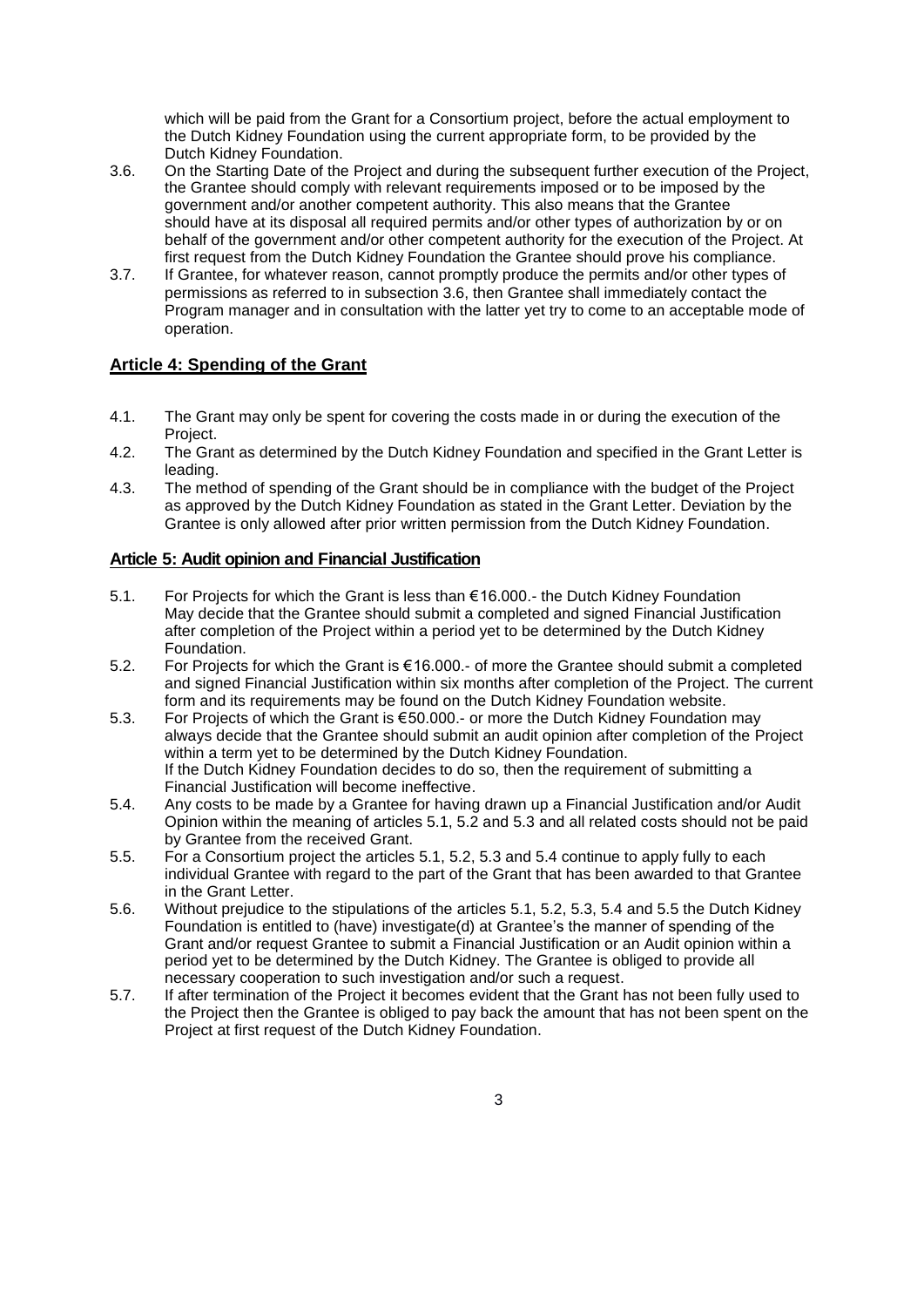# **Article 6: Execution of the Project**

- 6.1. The Grantee executes the Project as described in the Project Description and to observe the recommendations of the Program Committee, the References and SC of the Dutch Kidney Foundation, if such recommendations exist. If it becomes apparent that the Project has not been executed in compliance with the stipulations of this article 6.1 then the Dutch Kidney Foundation reclaim (a part of) the paid Grant.
- 6.2. The Grantee must have at his/her disposal the necessary means, other than the Grant, to safeguard an adequate execution of the Project during the duration of the Project.
- 6.3. The Grantee will deploy Project employees whose salaries are partially or fully paid from then Grant for the duration of the Project, in conformity with the Project description. If during the Project, the Grantee wishes to deviate from the above, then he/she would need a prior written approval from the Dutch Kidney Foundation.
- 6.4. At any moment in time the Program Committee is entitled to request the Project leader for information regarding the progress of the Project, which information must then be provided by the Project leader in writing.
- 6.5. The Project leader is also obliged to provide information that in the opinion of the Program Committee is necessary for the execution of the Project. In the correspondence and reports the Project code should always be stated.
- 6.6. For the application or receipt by the Grantee of financial support for the Project from another body than the Dutch Kidney Foundation, the prior written approval of the Dutch Kidney Foundation is required. The Grantee will inform the Dutch Kidney Foundation timely and in writing of an intention of such an application or receipt.
- 6.7. In the Grant Letter of a Project, not being a Consortium project, it has been documented if, and if so, what the deadline is for the progress-report/reports and the final report to be submitted to the Program Committee. The Dutch Kidney Foundation will agree on further details of the reporting of Consortium Projects with then Grantees of the Consortium project.
- 6.8. Reporting is mandatory (see also article 7.4), reports should be submitted via the current forms that can be found on the Dutch Kidney Foundation website. If in the meantime substantial alterations should be made to the execution of the Project, this should be communicated in writing (see also article 8.3).
- 6.9. The Program Committee assesses the submitted reports of Projects, including final reports, whether or not after consultation of References, and/or SC and/or the ISAB. The Program Committee will inform the Grantee in writing of the result of its assessment.

#### **Article 7: Determination and payment of the Grant**

- 7.1. The Grant that has been awarded by the Dutch Kidney Foundation via the Grant Letter to the Grantee is conditional. The Dutch Kidney Foundation definitely determines the Grant on approval of the final report (article 6.9). If the finally determined Grant mends up lower than the amount based on which the Grant Letter had been drawn up, the Grantee will in that case refund the excessive amount received to the Dutch Kidney Foundation. Payment of the Grant by the Dutch Kidney Foundation to the Grantee is done in the way and in the instalments as stated in the Grant Letter.
- 7.2. Payment of the Grant only takes place if these Grant requirements have been and are being met.
- 7.3. If the Dutch Tax Authorities consider the awarded and paid Grant as an activity within the meaning of the Turnover Tax Act 1968 and subject to VAT, then this is deemed to be included in the awarded and paid Grant. In this case the Grantee will be obliged to pay the amount identical to the outstanding VAT to the Tax Authorities and, if necessary, to indemnify the Dutch Kidney Foundation in this matter against the Tax Authorities.
- 7.4. Only after written approval of the progress report regarding the preceding period by the Program Committee, the relevant part of the Grant for the next period is made available to the Grantee by the Dutch Kidney Foundation.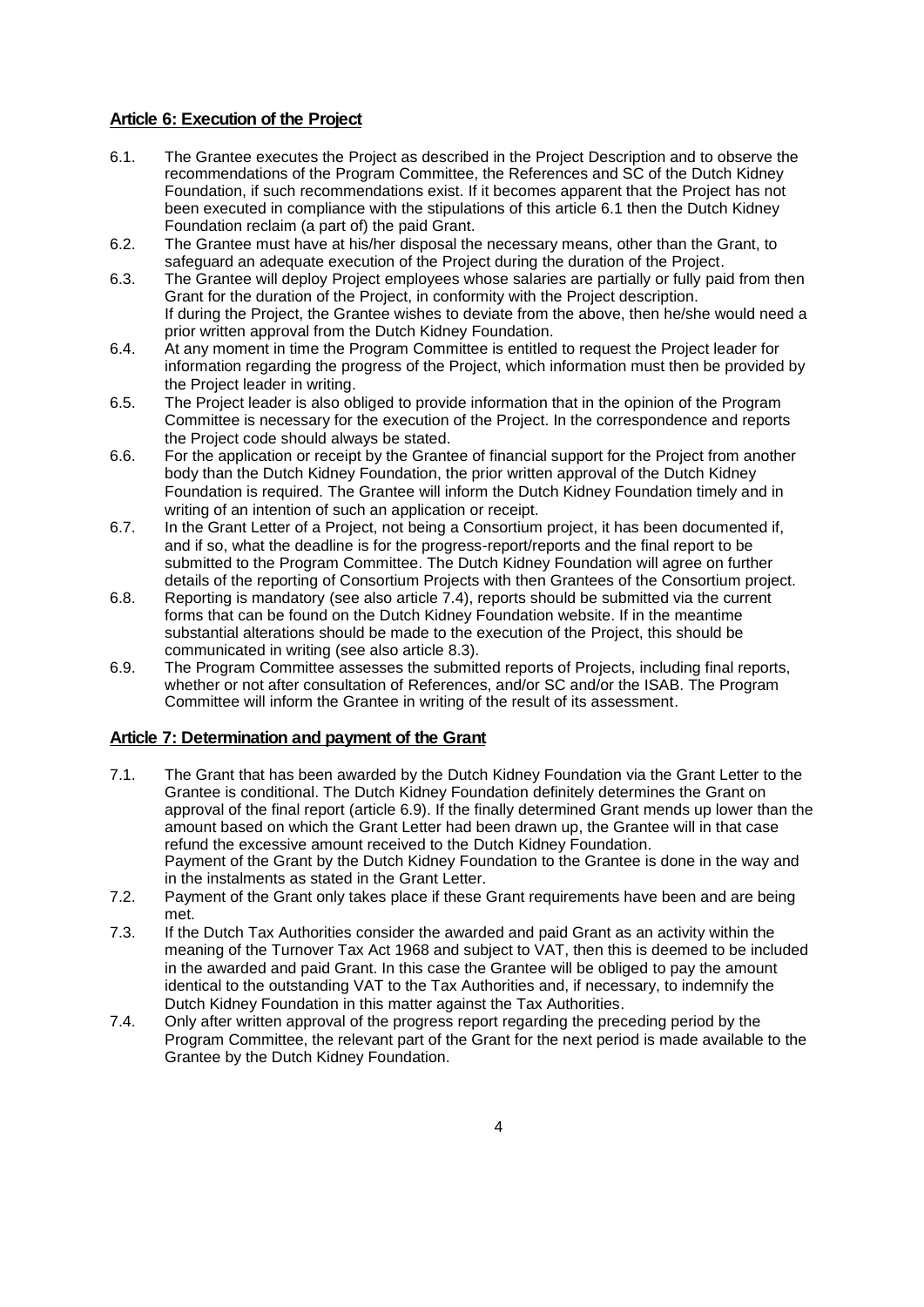- 7.5. The Dutch Kidney Foundation will pay the final ten (10) percent of the Grant to the Grantee if the following three requirements have been met:
	- the Project has been completed
	- the final report has been received within the defined period of time (see article 6.8); *and*

 the final report has been approved by the Program Committee. If the final report has not been submitted by the Grantee within the set period of time or is not approved by the Program Committee, then the final ten (10) per cent will not be paid by the Dutch Kidney Foundation, and this part of the Grant will become void without the necessity of further notification by the Dutch Kidney Foundation and the Grantee no longer has a claim to it.

# **Article 8: Changes in - and premature ending of the Project**

- 8.1. The Grantee will immediately inform the Dutch Kidney Foundation in writing of circumstances known to him or to be expected by him, that will induce delay or premature termination of the Project, or alteration of the setup of the Project, as stated in the Project Description. Alterations such as referred to above require prior written approval of the Program Committee.
- 8.2. The Dutch Kidney Foundation is entitled to postpone or prematurely end its contribution to the Project and to cease its payment of the Grant if the Project, in the opinion of the Dutch Kidney Foundation, results in insufficient progress.
- 8.3. In case of intended structural changes in the means with which or by which the Project is executed and/or in the staffing capacity of the Project, the Grantee will immediately inform the Dutch Kidney Foundation. If the Dutch Kidney Foundation approves the suggested changes, then the latter will be recorded in writing. If, in the opinion of the Dutch Kidney Foundation, as a consequence of these changes, there are insufficient guarantees for the adequate execution of the Project in compliance with the Project Proposal as approved in the Grant Letter, with due consideration for any prior changes as approved by the Dutch Kidney Foundation, then the Dutch Kidney Foundation is entitled to end its contribution to the Project and cease its payment of the Grant. In this case the Grantee is no longer entitled to the payment of the remainder of the Grant.
- 8.4. At the termination of the Project by the Grantee before its actual completion, the Grantee provides the Dutch Kidney Foundation within six months after the termination, with a full written final report on the results as achieved until the moment of termination.

#### **Article 9: Patent laws and other intellectual property rights**

- 9.1. If and as soon as the Grantee suspects that knowledge, data, results and other forms of know-how that arise or are obtained within the context of the Project, are eligible for patent protection and/or protection by other intellectual property rights (such as amongst others copyrights and database rights), then Grantee will immediately inform the Program Committee hereof in writing. In this case the Grantee and the Kidney Foundation will have a reasonable discussion regarding the desirability of the exploitation of such rights and the distribution of the revenue thus to be generated. If the afore mentioned discussion does not result in consensus, then the starting point will be that the revenue thus to be generated will first be used to repay the Dutch Kidney Foundation the Grant awarded in the context of the Project.
- 9.2 If Grantee does not comply with the provisions as stated under 9.1 *and* during or after the duration of the Project it appears that Grantee receives income from the exploitation of the know-how and/or intellectual property rights as referred to in article 9.1, which income in the opinion of the Dutch Kidney Foundation, forms a substantial part of the cost of the Project, as created by the Grantee, then the Dutch Kidney Foundation may request the Grantee to repay the Grant as paid by her. The Grantee has the immediate obligation to comply with such a request.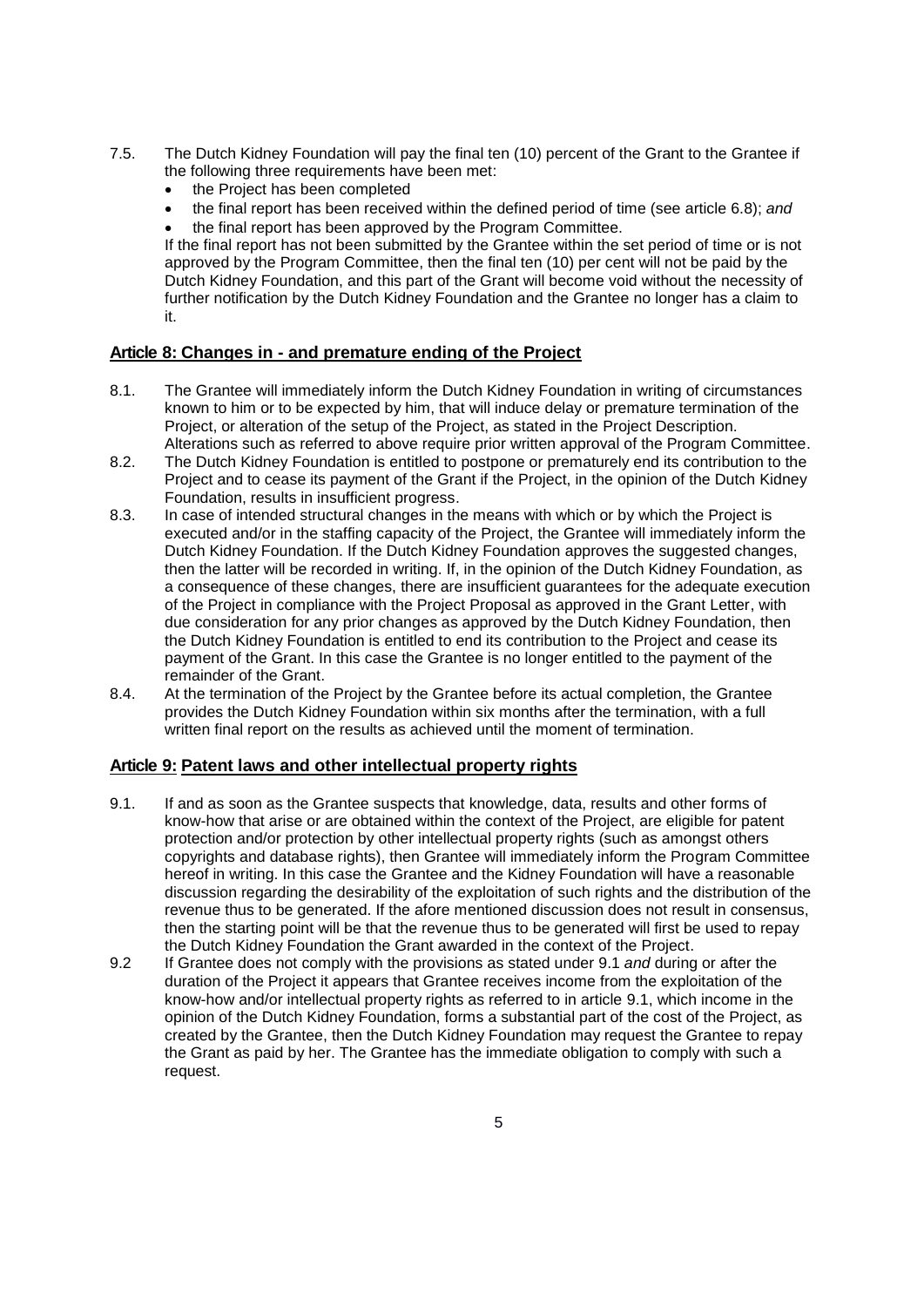# **Article 10: Publicity**

- 10.1. The Dutch Kidney Foundation always reserves the right, in consultation with the Grantee, to seek publicity regarding the Projects it subsidizes.
- 10.2. With regard to the spending and its, whether or not public, justification, the Grantee, if so requested, will, within the bounds of reasonableness, contribute to activities focused on the provision of information and publicity (such as, but not limited to, press conferences and publications of the Dutch Kidney Foundation and other related activities as defined by the Dutch Kidney Foundation).
- 10.3. At all times the Dutch Kidney Foundation wants to be informed in advance by Grantee of intended promotional-communications and/or (scientific) publications on Projects, fully or partially subsidized by the Dutch Kidney Foundation. If a Project, fully or partially subsidized by the Dutch Kidney Foundation, contains scientific research, the Dutch Kidney Foundation also wants to be informed timely by Grantee of important results. In case of a Project, fully or partially subsidized by the Dutch Kidney Foundation, in which a doctorate is obtained by a doctoral candidate who has been appointed to the Project, the Dutch Kidney Foundation wants to be informed by Grantee of the date of the doctoral thesis defence ceremony and receive from the doctoral candidate a copy of the thesis. Also regarding other types of publicity regarding Projects (partially) subsidized by the Dutch Kidney Foundation, prior consultation should take place.
- 10.4. Regarding the progress and the results of Projects subsidized by the Dutch Kidney Foundation, Grantee or its engaged third parties may only publish in newsletters, brochures and other media if it is clearly stated that the Project has been sponsored by the Dutch Kidney Foundation. The Dutch Kidney Foundation may request from Grantee that these newsletters, brochures and other media contain logo and name of the Dutch Kidney Foundation (and possible further explanation). An author's copy must be submitted to the Kidney Foundation. The logos to be used for this purpose are provided by the Dutch Kidney Foundation and may be requested by e-mail to logo@nierstichting.nl , including a brief explanation of the intended use. In case of presentations, the PowerPoint presentation should include a slide with the logo of the Dutch Kidney Foundation and the text "Supported by a grant from the Dutch Kidney Foundation".

#### **Article 11: Warranty**

Grantee indemnifies the Dutch Kidney Foundation against claims from third parties for any damage suffered and/or to be suffered by third parties as a consequence of the (use of the) Project and/or the Grant awarded by the Dutch Kidney Foundation, including the execution and/or the results of the Project, and the related publications and/or other forms of publicity as distributed by or on behalf of Grantee.

#### **Article 12: Non-compliance / suspension / withdrawal**

- 12.1. Effective immediately, the Dutch Kidney Foundation may postpone or discontinue payments in respect of the Grant:
	- $(i)$  in case of non- or partial compliance by Grantee with the obligations as stated in these Grant requirements, or other obligations agreed upon in writing on awarding the Grant and/or during the Project; or
	- (ii) In case of premature termination by Grantee of the Project for which the Grant had been awarded; or
	- (iii) in case of facts and circumstances with regard to the Project and/or the Grantee, based on which continuation of the Grant, in the opinion of the Dutch Kidney Foundation, cannot be demanded in reasonableness, unless these facts and circumstances at the time of awarding the Grant were known by the Dutch Kidney Foundation or from a public source might have been assumed to be known; or